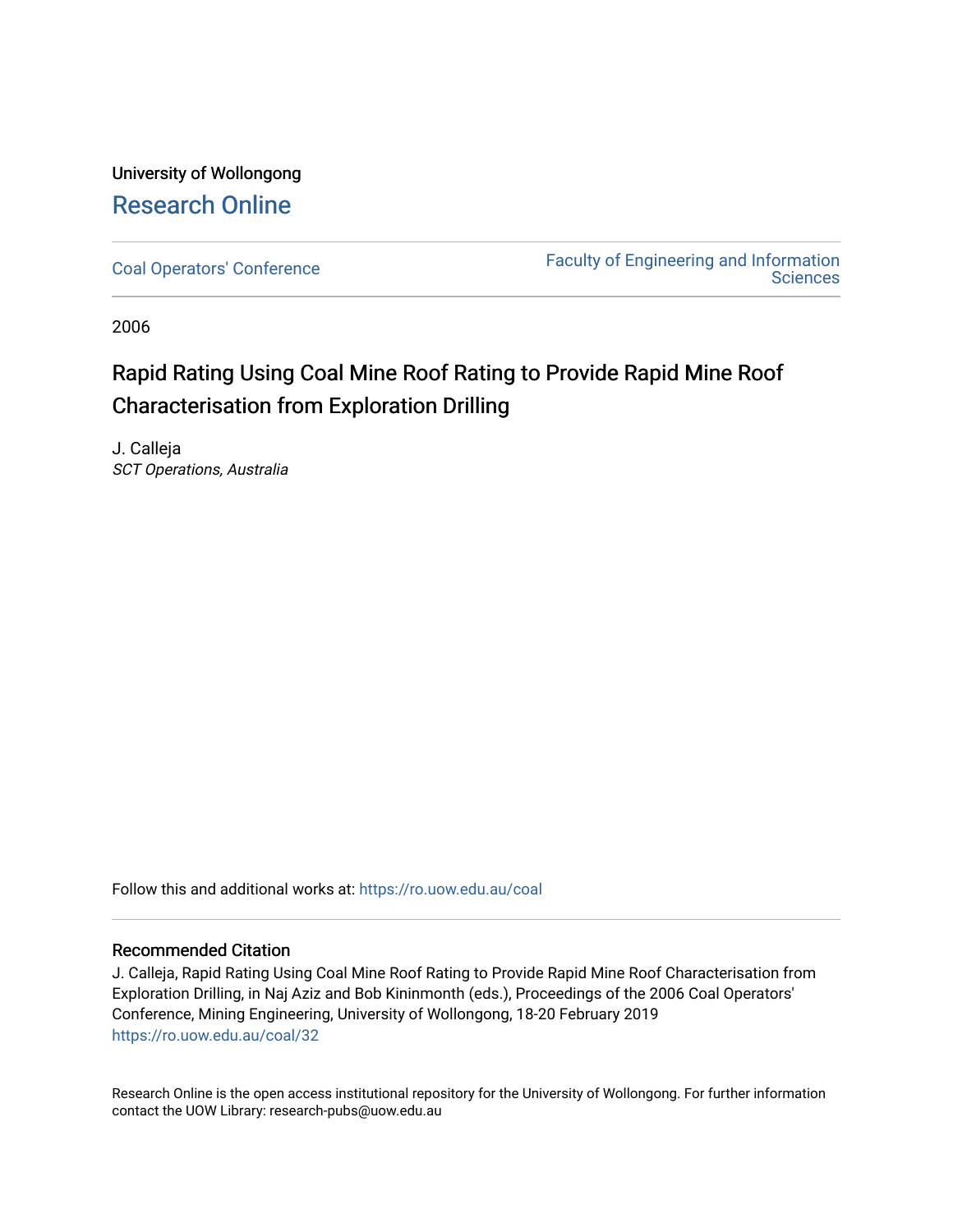# **RAPID RATING USING COAL MINE ROOF RATING TO PROVIDE RAPID MINE ROOF CHARACTERISATION FROM EXPLORATION DRILLING**

# **Justine Calleja<sup>1</sup>**

*ABSTRACT:* The Australian coal industry is currently experiencing rapid expansion with many companies fast tracking the development of new mines. In many cases, operators are collecting large quantities of exploration drilling data for pre-feasibility and feasibility studies as well as for operational start-up and mine expansion.

"Rapid Rating" is a new method for calculating the Coal Mine Roof Rating (CMRR). It has been designed to allow large quantities of exploration data to be processed quickly to provide a standardised indicator of geotechnical conditions. It is intended to make CMRR more readily available to mine operators. When the CMRR was first developed there was less core drilling conducted in the USA than is conducted in Australia today. So it was specifically designed to allow geotechnical information to be collected easily in the absence of core data. It was then modified to allow calculation from core. The method for calculating CMRR required a geologist to collect the inputs manually, and this may take between  $1 - 4$  hrs. The need to assess large quantities of drill core in very short time frames has only emerged relatively recently, and "Rapid Rating" has been developed to meet this need. "Rapid Rating" can calculate a CMRR from between 40 minutes and 5 minutes for a large data set. It can calculate CMRR over numerous possible bolt lengths for sensitivity studies on different bolting horizons and during the early stages of mine design when bolt length is still a variable. The "Rapid Rating" calculation method is automated which makes the results more repeatable and less subjective. The "Rapid Rating" system, is described, which explores the benefits and limitations of this technique for mine design and strata management.

## **WHAT IS CMRR**

The Coal Mine Roof Rating is an empirical method for quantifying the engineering properties of mine roof. The CMRR (Mark and Molinda, 1994) weighs some of the geotechnical factors which may affect the competence of mine roof and combines them into a single rating on a scale from 0 to 100.

Rock mass classification systems (such as Bieniawski's "RMR" and Barton's "Q") have been used for many years in geotechnical engineering. These systems were not developed specifically for coal mine roofs and thus are less applicable to stratified layers (as a result of sedimentary geology). The bedding of coal mine roof is often an important parameter on the competence of the roof.

The RMR and Q systems tend to focus on the properties of joints rather than horizontal bedding. They also rate one unit at a time, whilst coal mine roofs typically consist of several layers. The CMRR has been developed specifically for coal mines based on a database from nearly 100 mines in every major coal field in the USA.

The CMRR makes it possible to compare ground control experience from different mines, coalfields, and countries. This makes it possible to collect a large database of case histories which can then be used to assist in the development of ground control strategies.

The CMRR can be calculated from roof rock exposures such as highwalls and overcasts or from exploration drill core. Colwell, 2003, describes the procedure to be used to calculate CMRR in Australia. The input parameters which are used to calculate CMRR from core are listed below with their approximate weighting (vary considerably depending on specific geology):

 $\overline{a}$ 

*<sup>1</sup> SCT Operations Pty Ltd*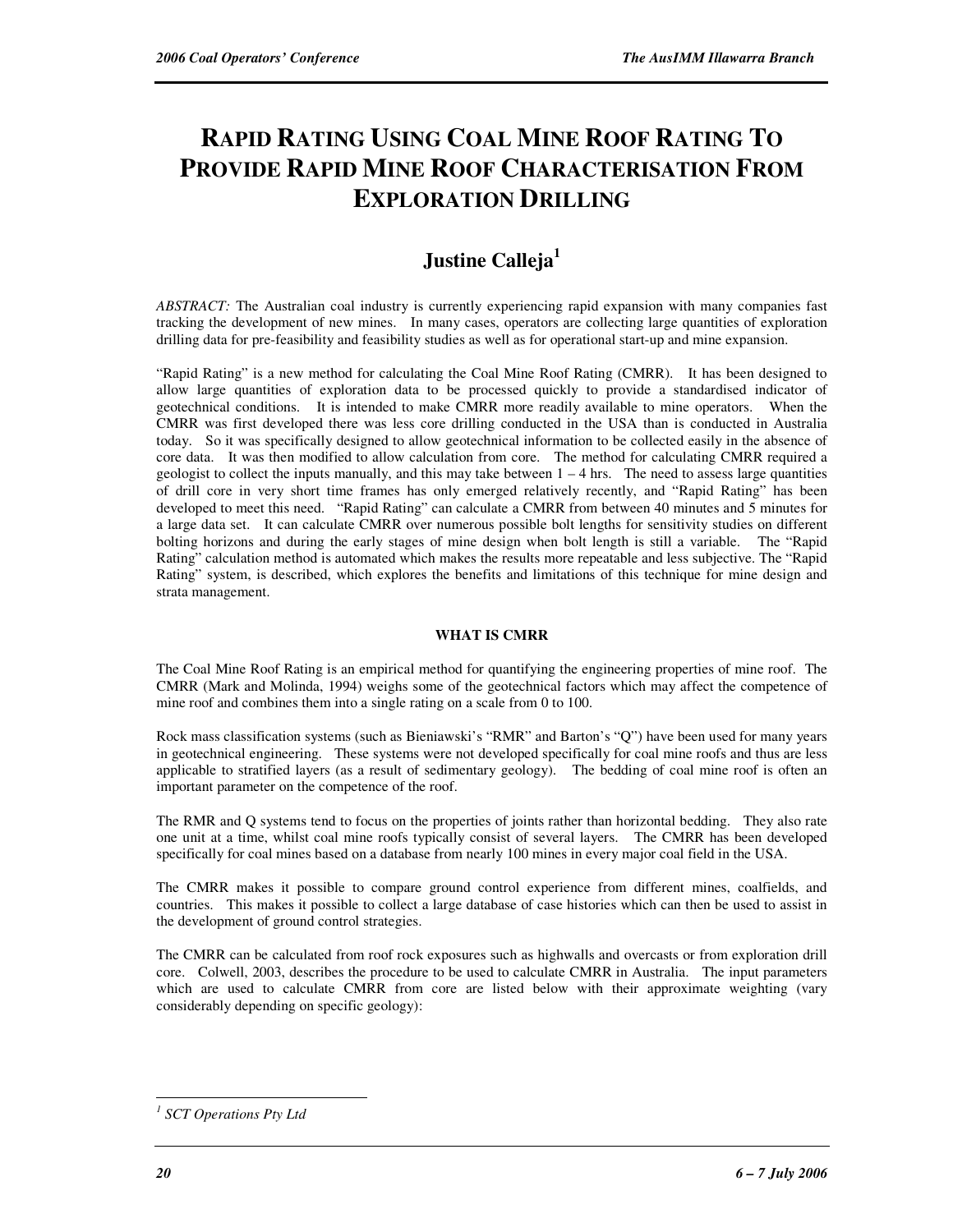- 70 % fracture spacing the spacing of discontinuities such as bedding planes, joints and faults;
- 30 % UCS uniaxial compressive strength of the intact rock;
- -20 % weak bedding planes the number of weak bedding planes between units;
- -10 % moisture sensitivity the propensity of the rock to degrade upon exposure to water;
- -20 % groundwater the quantity of water flowing into workings;
- -5 % overlying weak rock the presence of much weaker rock overlying the immediate roof.

While rock mass classification schemes such as the CMRR are appropriate for their original application, particularly within the limits of the case studies from which they were developed, considerable caution must be exercised when applying rock mass classifications to other rock engineering problems, or to cases which lie outside the database.

It is important to remember that CMRR is a Rock Mass Strength indicator as opposed to a Rock Mass Stability indicator. When using CMRR in determining mine or support design many other factors need to be considered in combination with CMRR to determine design specifications. The CMRR does not take into account pre-existing or mining induced stresses. It does not include mining geometry such as roadway span or orientation of workings. It does not include roof support. It does not include rib conditions. As such it should not be used on its own for the purpose of geotechnical design (e.g. roof support, roadway spans, cut-out distances, pillar design etc). Empirical design systems such as ALTSII, use CMRR to determine design parameters but do not rely solely on CMRR. They also include additional input factors such as stress and geometry in in the process.

# **METHODS OF CALCULATING CMRR**

CMRR can be calculated from drill core or from roof rock exposures such as highwalls and overcasts. There are currently three methods which can be used to calculate CMRR from drill core.

#### **Standard Method**

This is the most comprehensive and time consuming method for calculating CMRR. The Geologist or Engineer inspects the core and divides it into units which have similar geotechnical properties such as uniaxial compressive strength, bedding and discontinuities. The properties of each unit are determined including fracture spacing, RQD, diametral point load testing, uniaxial compressive strength from rock testing or axial point load testing or sonic log, moisture sensitivity, weak unit contacts, and the presence of overlying weak rock. The units and their properties are then entered into the CMRR spreadsheet (provided with Colwell, 2003 or from NIOSH www.cdc.gov/niosh/mining/topics/ groundcontrol/groundcontrol.htm) and the individual unit ratings and overall CMRR is calculated. Each CMRR calculation is done separately. The CMRR data is collected and entered manually. This is the best method to use when drill core needs to be assessed on a relatively infrequent basis, or only a small number calculations need to be made at one time. The calculation can only be done on a maximum of five separate units which tends to limit the CMRR calculation to a 2 m length of core.

## **Rapid Rating**

This is the quickest and most efficient method of calculating CMRR values on large quantities of drilling data. The geological data, comprising the digital Lithology log fracture log, geophysical logs, core photos, and rock testing results is imported into the Rapid Rating Program. The Rapid Rating program analyses the data to automatically create geotechnical unit and calculate their properties, the unit ratings and the CMRR. The logic and calculations used by Rapid Rating are exactly the same as those in the Colwell spreadsheet (Colwell 2003). The CMRR data used is the normal geological data collected for each drill core so the core does not need to be inspected or tested separately to calculate CMRR. The data for many holes is imported and CMRR is calculated at the same time, and without separate calculation. Calculating CMRR on a set of geological data using Rapid Rating requires a standard setup time for each data set, and the processing time is similar whether there are 10 or 20 holes. Each CMRR can in theory have an infinite number of units and an infinite length although there are practical/geotechnical limitations to the number of units and CMRR length which can be used.

#### **Hole Log Unit Rating**

This is the quickest method of calculating unit ratings (rather than CMRRs – as the unit ratings have to be combined to create a CMRR). A similar approach is used as described above in rapid rating, except that the unit ratings are done on lithological units rather than by identifying discrete geotechnical units. These ratings can be calculated more quickly than the Rapid Rating CMRR and are useful to include on a hole composite log to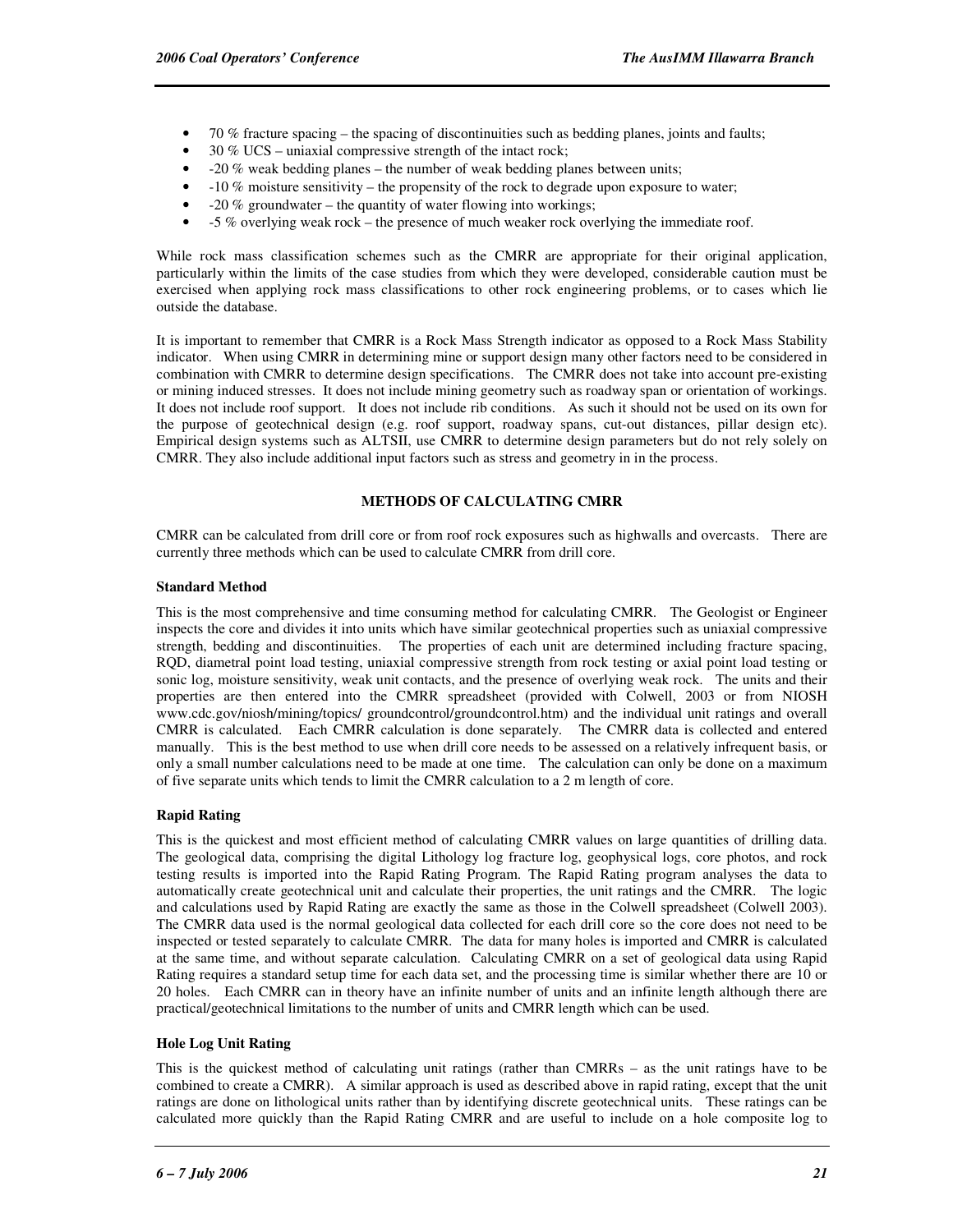highlight variations in rock mass strength between lithological units. They cannot be used to calculate full CMRRs and they cannot be compared with other full CMRR results or in the CMRR design tools such as ALTSII or other empirical design approaches which use CMRR values.

#### **RAPID RATING METHODOLOGY**

Rapid Rating automates the process of:

- identifying lithological and structural units,
- identifying moisture sensitive units,
- calculating fracture spacing within units,
- calculating average UCS for units,
- identifying weak contacts,
- calculating strong bed adjustments,
- calculating unit ratings, and
- calculating CMRR values.

The Rapid Rating system calculates CMRR as described below:

1. Create UCS Units – Sonic data is imported into the program. Inferred UCS is calculated for each sonic depth. The difference between each UCS value is calculated. The program then analyses the data and identifies where gradient changes in the UCS plot occur and where steep gradients occur. The program identifies patterns in the gradients and picks out bumps. A UCS unit is defined by the start and end of the bump. The program identifies plateau changes, where the UCS steps up or down. In this case the UCS unit is split in the middle of the change section. (See Figure 1).



Fig 1: UCS units overlaid on UCS plot.

- 2. Create Lithology Units Lithology data is imported into the program. The lithology dictionary is used to convert the data to text. CMRR lithology units are created with a lithological description and are given a moisture sensitivity deduction.
- 3. Create CMRR units The program compiles the UCS units and the lithological units. If there are a number of UCS units within one lithological unit, the lithological unit is split up by the UCS units and vice versa. If a UCS unit start or end depth is similar but not exactly the same as a lithological unit, the CMRR will use the UCS unit depth. If a CMRR unit encompasses more than one lithological unit, the description used will be that of the largest lithological component. Units which are 5 cm thick or less are removed and joined to adjacent units. Units which are 15 cm thick or less are removed and joined to adjacent units if the UCS difference is not significant. (See Figure 2).
- 4. Calculate Average UCS for each CMRR Unit The program collects the individual UCS values over the length of each CMRR unit and averages them.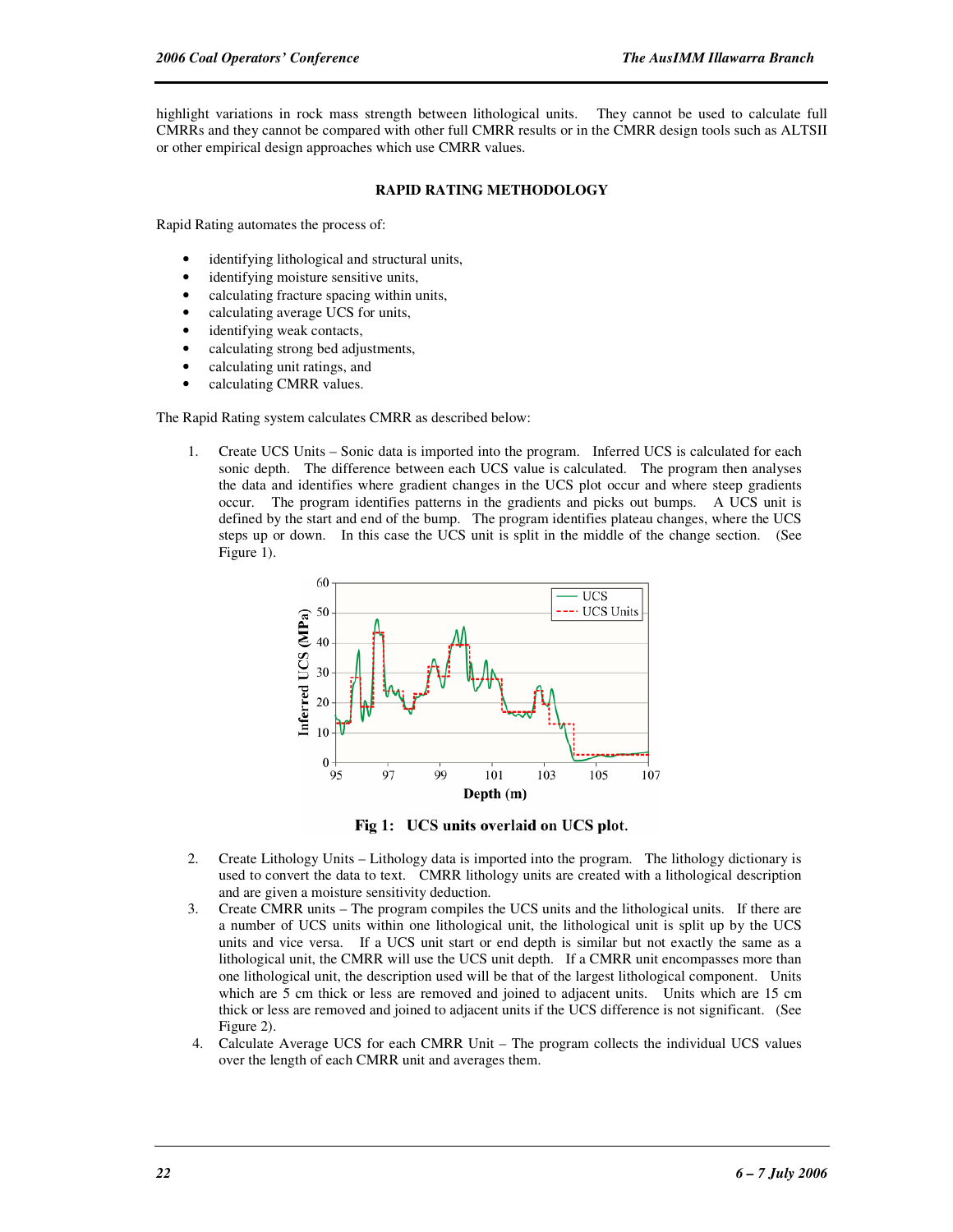

Fig 2: Lithological and UCS units are combined to create CMRR units.

5. Calculate Fracture Spacing, RQD, Diametral Strength – Fracture spacing, RQD and Diametral data is imported into the program. An average depth is calculated for each fracture by averaging the 'from' and 'to' depths. The fracture spacing is calculated at each fracture as the distance between it and the previous fracture. The fracture spacing for each CMRR unit is calculated by averaging the fracture spacings which occur within the CMRR unit. For example the fracture spacing for the unit depicted below would be (FS1+FS2+FS3+FS4)/4. (See Figure 3).



Fig 3: Fracture spacing is the average of the spacings between fractures which occur in the CMRR Unit.

- 6. The program calculates the UCS rating, Discontinuity Rating and the Unit Rating.
- 7. The program identifies the location of weak bedding planes where lithological changes occur and one of the two lithologies has some form of potentially "slippery" mineralogy component such as coal, clay, tuff, claystone, mudstone etc.
- 8. The depths and horizons which CMRR results are required for the input. If groundwater is present, the groundwater adjustment is input. The data is reviewed and surcharge is allocated against the effected horizons.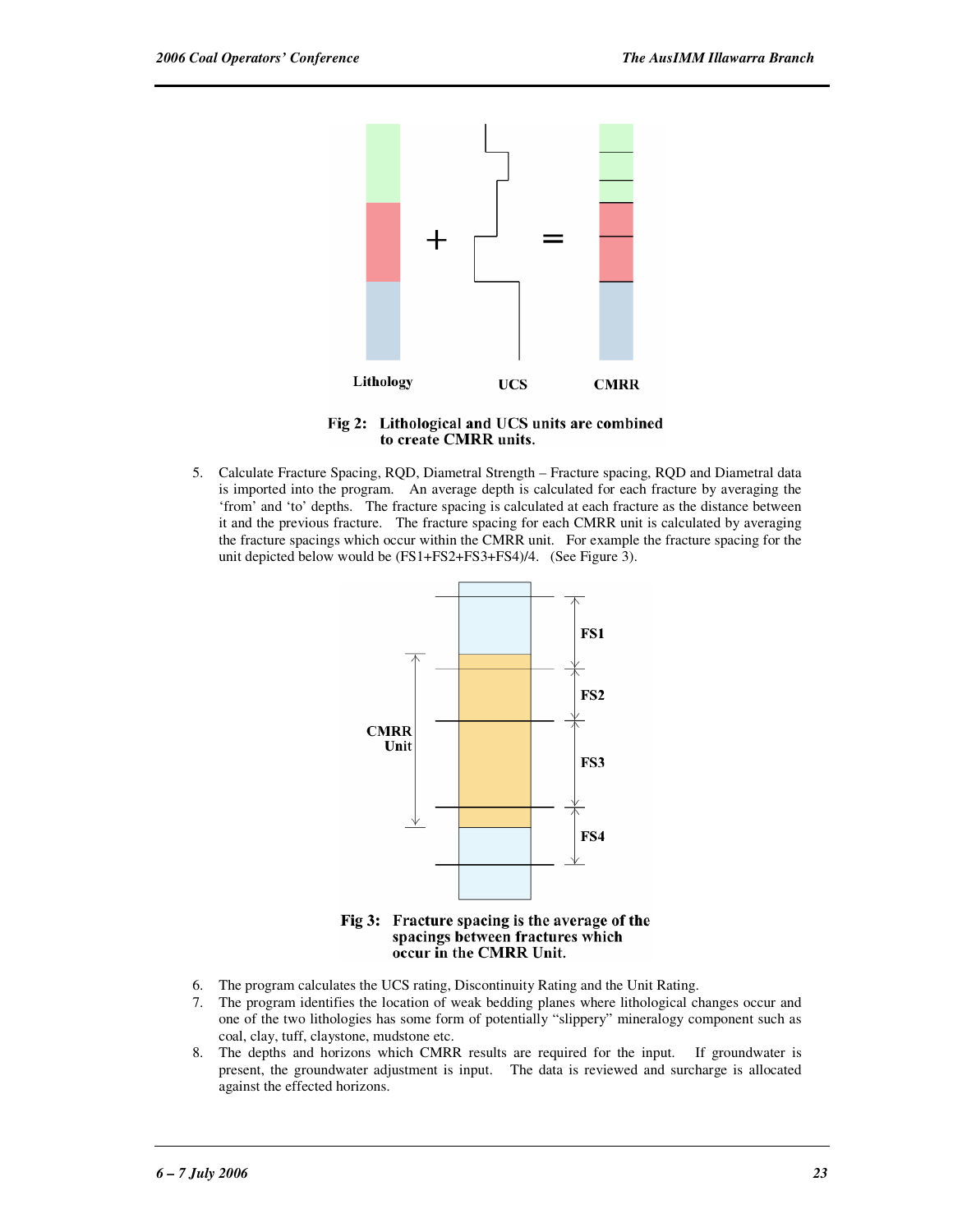9. The program calculates the Strong Bed adjustment, weak contacts adjustment and the thickness weighted average rating for each depth and horizon. Then it adds the adjustments, the rating, the groundwater adjustment and the surcharge adjustment to create a CMRR result.

#### **GEOTECHNICAL ASSESSMENT AND DESIGN WITH CMRR**

The CMRR is best used as part of a holistic approach to geotechnical characterisation and mine design (see Figure 4). By focusing on collecting and analysing a base level of essential geotechnical data an accurate and reliable set of rock properties can be established. This includes rock testing analysis, fracture data, geophysical log analysis, acoustic scanner structural analysis, borehole breakout stress mapping and composite log analysis. Quality base data will reduce the risks of inappropriate design to operational implementation.



Fig 4: Geotechnical assessment and design with CMRR.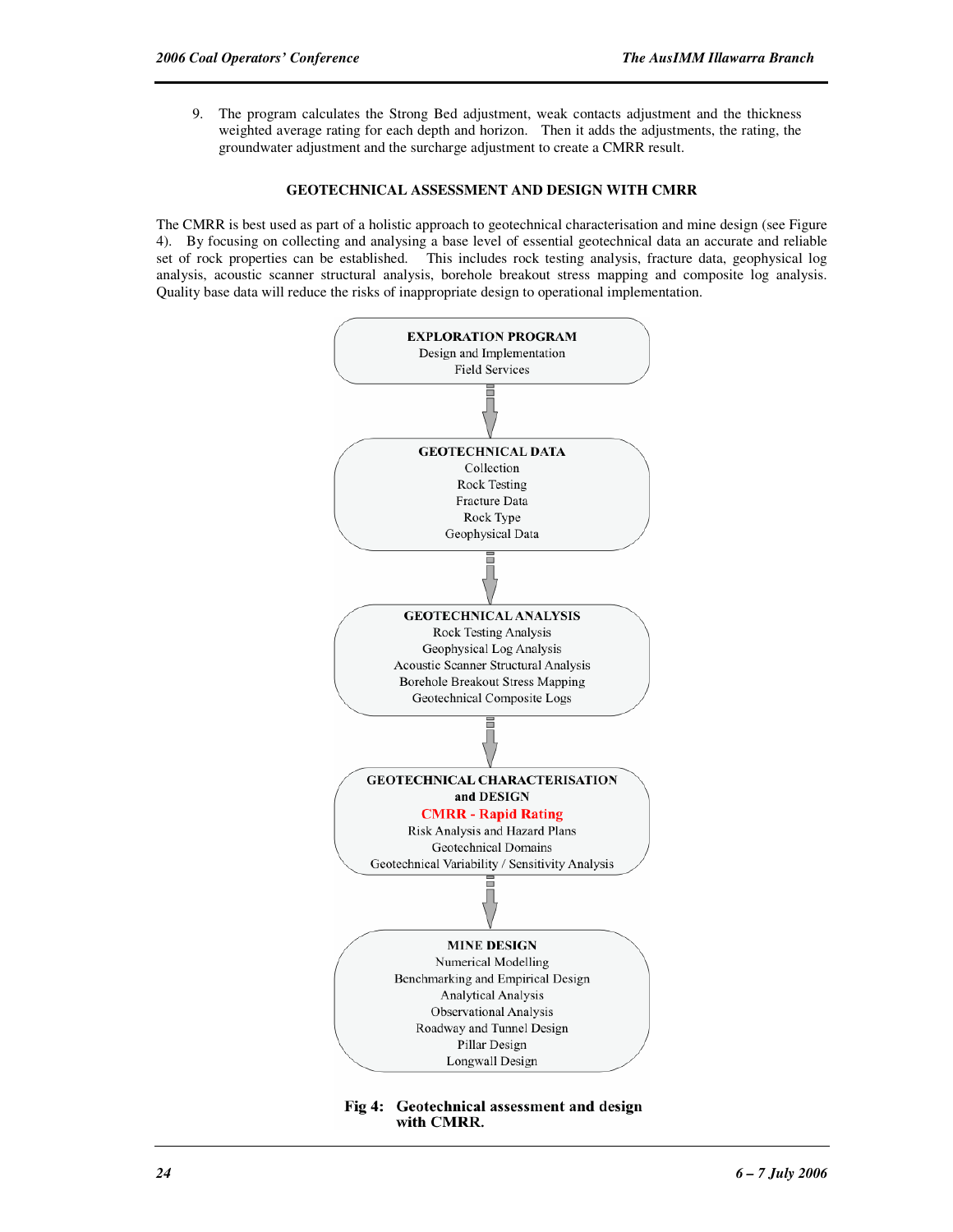Quality geotechnical data and analysis can then be used to conduct geotechnical characterisation, that is, to calculate CMRR, identify geotechnical domains, conduct geotechnical sensitivity analysis and create hazard plans.

Robust geotechnical characterisation can be utilised in a comprehensive design approach which may include numerical modelling, empirical design and benchmarking, analytical design, and observational analysis. It is preferable to use at least two design approaches together, if possible, as each design tool has its own limitations.

Design is undertaken using a risk based approach which allows the operator to consider a range of potential operational approaches to manage the geotechnical risks whilst taking into account the implications of different approaches.

#### **BENEFITS OF USING CMRR**

There are many benefits of using CMRR:

- It allows numerous complex rock properties to be combined into one quantitative rock mass strength indicator in a consistent manner.
- It allows site geology to be displayed simply on a single plan using CMRR contours rather than requiring a number of plans such as uniaxial compressive strength, lithology, rock quality designation (RQD) to be overlaid.
- It allows better communication of geotechnical conditions between geologists and engineers and the workforce in general.
- It can be used to highlight areas of rock mass strength variability and to identify geotechnical domains.
- It can be used to compare ground control experiences between sites and allow benchmarking and empirical design.
- In conjunction with other geotechnical data, it can be used to indicate the potential for extended cuts.
- It can be used in ALTSII (Colwell, Hill, Frith, 2003) in conjunction with other geotechnical data to indicate tailgate standing support requirements.
- It can be used in conjunction with other geotechnical data to indicate primary support requirements.
- It can be used in conjunction with other geotechnical data in Strata Control Management Plans and in trigger response action plans.

#### **RAPID RATING BENEFITS**

- Results are generated much faster than the standard method.
- CMRR can be calculated over any horizon and with an unlimited number of units. CMRR can be calculated on numerous bolt lengths and horizons for sensitivity analysis.
- Improved repeatability of a CMRR calculation and reduced human errors.
- CMRR can be calculated from standard exploration data and does not require re-logging.
- Data is imported digitally, not manually entered, reducing double handling and errors.
- The Rapid Rating Program identifies discrete geotechnical units, calculates unit ratings and CMRR values automatically.
- Recalculations can be done quickly and easily.

#### **RAPID RATING LIMITATIONS**

The Rapid Rating system is designed to handle large quantities of data, and is not as cost effective to use on a small number of holes (eg. to calculate one 2 m CMRR).

Currently Rapid Rating is not a commercially available software package, which means that calculations using Rapid Rating can only be done by SCT Operations Pty Ltd. It would be quite possible to build a user friendly commercial software package if the need is present in the industry.

Diametral point load testing is not routinely conducted with coring. The benefit of Rapid Rating is that it is quicker and cheaper than the standard method and this is partly due to the fact that the core does not need to be re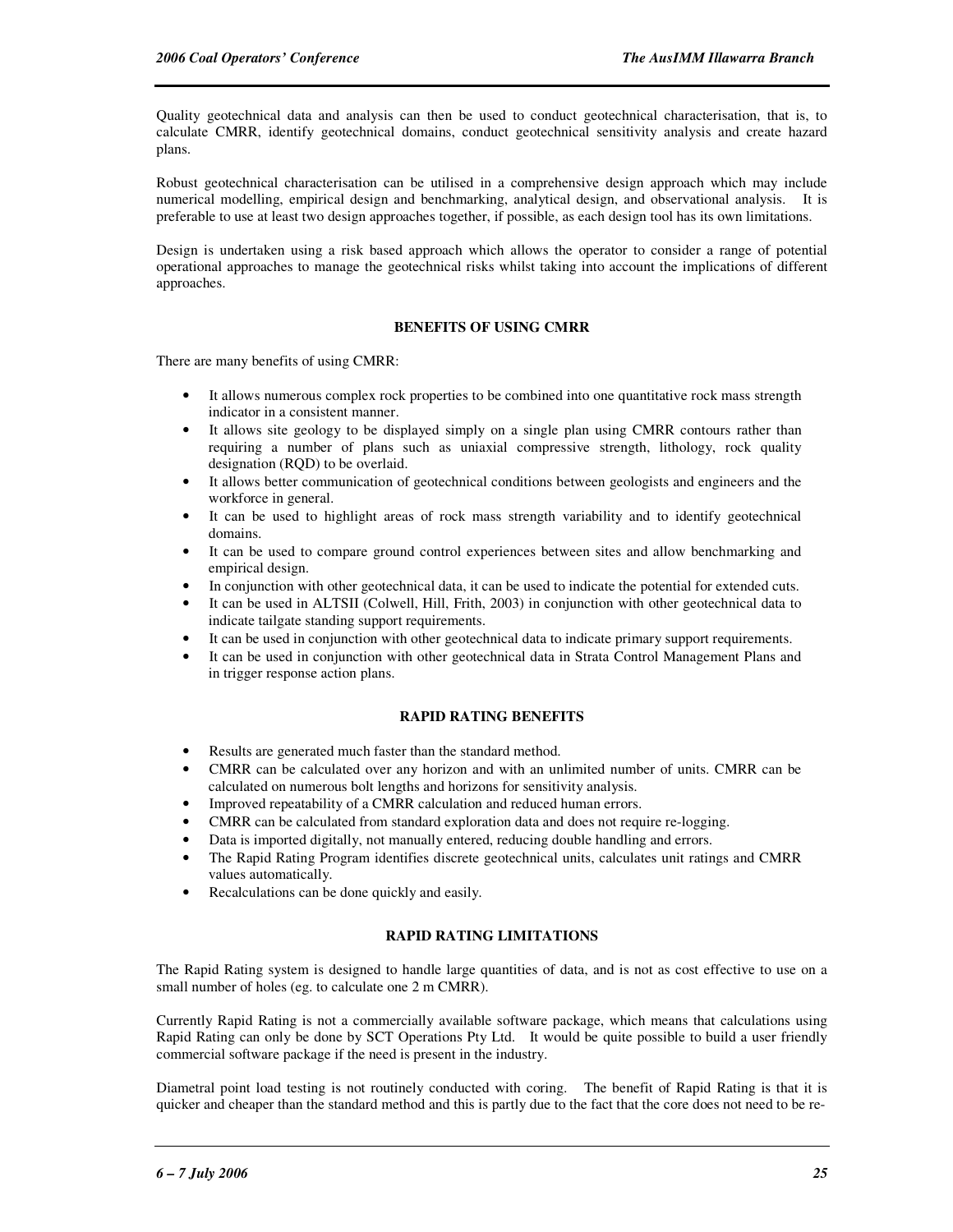logged and retested. Unfortunately this means that CMRR generally has to be calculated by Rapid Rating without diametral point load testing data. There are some circumstances where the core is weakly bedded but unfractured. In these situations the fracture spacing and RQD ratings can be quite high whereas the diametral PLT would be low and so in its absence, may lead to a high CMRR which is unrepresentative. It may be possible in future to correlate diametral point load results with bedding (identified visually or in geophysical logging) to enable this error to be reduced. Currently, the results are ground truthed and qualified if there is a possibility of the error being present in a result.

Rapid Rating makes it possible to calculate CMRR over any core length (e.g. 0.5 m, 1 m, 2 m, 4 m, 8 m or 100 m) as the number of units is not limited in the calculation process. However, CMRR is an empirical system and was specifically developed to be used over a length of around 2 m. As such the weightings, equations and methodology can not be assumed to be useful for other lengths. It may be useful to calculate CMRR on the 0.5m horizon to indicate the potential need for roof skin control such as mesh, or to indicate the extent of longwall dilution for a given roof horizon. It may be useful to calculate CMRR on the 4 m and 8 m horizons to indicate the potential need for long tendon support. So whilst it may be interesting to calculate CMRRs on other horizons and start to build a database for these horizons, until such time as significant research is conducted into the validity of applying CMRR to the other horizons, and until substantial empirical databases are developed for the other horizons the results should be used with extreme caution.

#### **FUTURE DEVELOPMENTS**

If a correlation between diametral point load tests and visible bedding, geophysical logs and fracture spacing can be developed then the limitations on calculating CMRR retrospectively and using exploration data which was not obtained with CMRR in mind can be significantly reduced. This has enormous potential to decrease the cost of developing a CMRR database for a site and potential to significantly increase the amount of CMRR data which can be generated.

Similarly, if a reasonable indication of discontinuity rating can be developed by correlating fracture spacing and diametral point load tests with geophysical logs (even if only on a site to site basis) the possibility of determining CMRR from non core holes may be realised. This would have an even larger impact on the cost of developing an extensive CMRR database and amount of CMRR data which can be generated.

There are possibly valuable applications of the development of CMRR databases of other horizons such as 3-8m roof horizon to indicate the need for long tendon reinforcement, the 0.2-0.5 m horizon to indicate roof skin conditions and longwall dilution, and the floor horizon (with adjustments to ratings and methodology) to indicate floor conditions.

## **CONCLUSIONS**

The CMRR is an extremely valuable geotechnical characterisation tool which can significantly simplify and enhance the identification and communication of different geotechnical regimes. Rapid Rating is a new method of calculating CMRR from exploration drilling data which significantly reduces the cost and time to calculate CMRR on large quantities of data. It increases the flexibility in CMRR calculations and reduces human error as well as ensuring a consistent approach in identifying units and their properties.

As CMRR becomes more widely adopted in the Australian mining industry it is important for mining professionals to remember that it is a rock mass quality (strength) indicator and not a roof stability indicator. As such it needs to be considered in combination with all of the other geotechnical design factors such as stress, geometry, roadway use, structure. It should be used in combination with other design approaches to determine mine design parameters such as support patterns.

The benefits to the industry from improving the CMRR will increase if the results can be made simpler to obtain more geological information such as pre-existing drilling data and non core holes can be used. This will allow larger site CMRR databases to be created with a higher spatial density of geotechnical information and lead to increased safety and reduced operational costs through more appropriate geotechnical design.